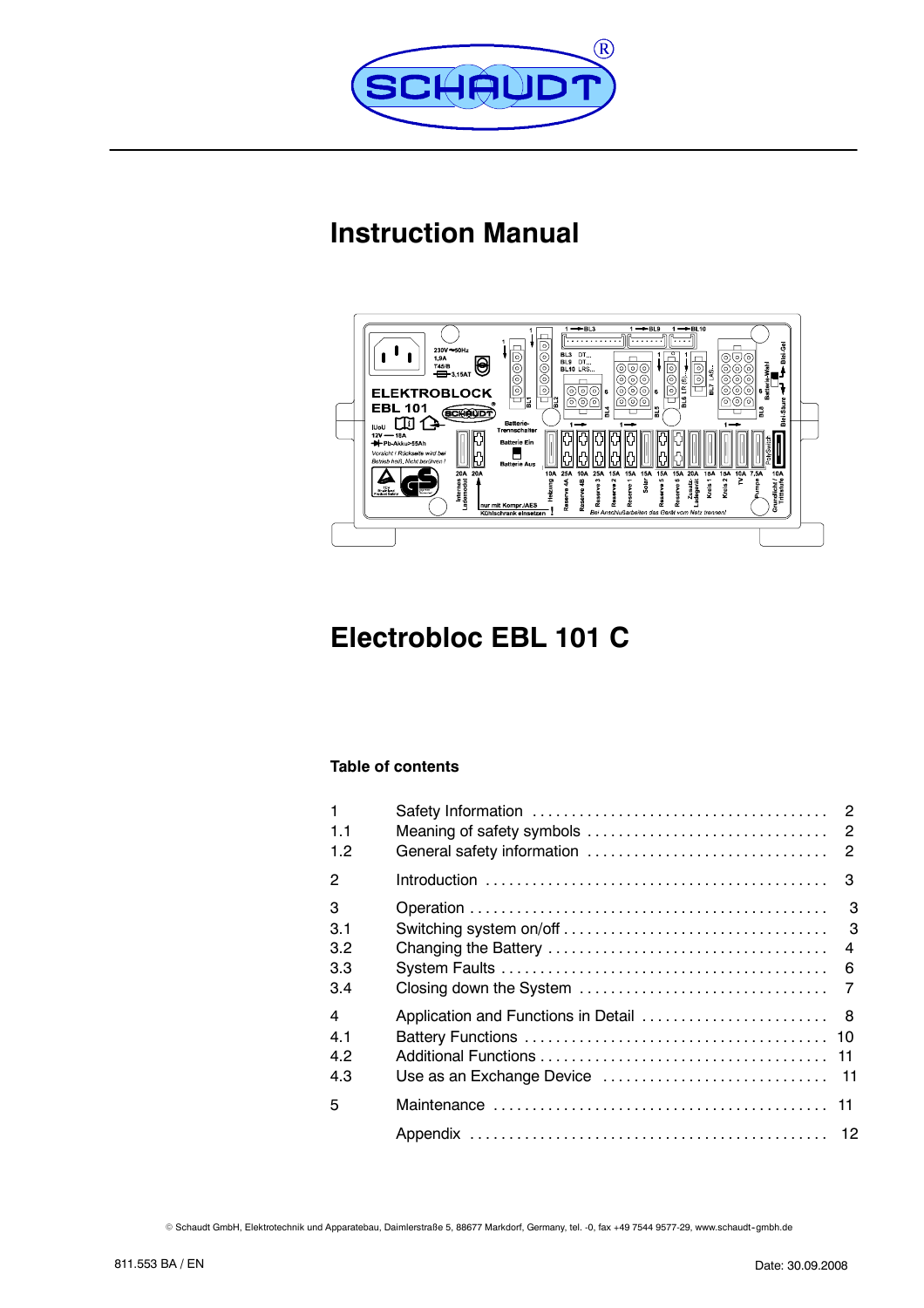

# **1 Safety Information**

# **1.1 Meaning of safety symbols**

# **A DANGER!**

Failure to heed this warning may result in death or serious injury.



# $\triangle$  **WARNING!**

Failure to heed this warning may result in personal injuries.



#### **A** ATTENTION!

Failure to heed this warning may result in damage to the device or connected consumers.

# **1.2 General safety information**

The device is state-of-the-art and complies with approved safety regulations. Nonetheless, personal injuries or damage to the device may occur if the safety instructions contained herein are not followed.

Ensure that the device is in perfect working order before use.

Any technical faults which may impact personal safety or the safety of the device must be rectified immediately by qualified personnel.



#### Y **DANGER!**

230 V mains voltage carrying parts.

Danger of death due to electric shock or fire:

- Do not carry out maintenance or repair work on the device.
- If cables or the device housing are damaged, no longer use the device and isolate from the power supply.
- Ensure that no liquids enter the device.
- The mains connection line may only be replaced by an authorised customer service department or by qualified persons.



# Y **WARNING!**

Hot components! Burns:

- Only change blown fuses when the device is completely de-energised.
- Only replace blown fuses once the cause of the fault has been identified and rectified.
- Never bypass or repair fuses.
- Only use original fuses rated as specified on the device.
- Device parts can become hot during operation. Do not touch.
- Never store heat sensitive objects close to the device (e.g. temperature sensitive clothes if the device has been installed in a wardrobe).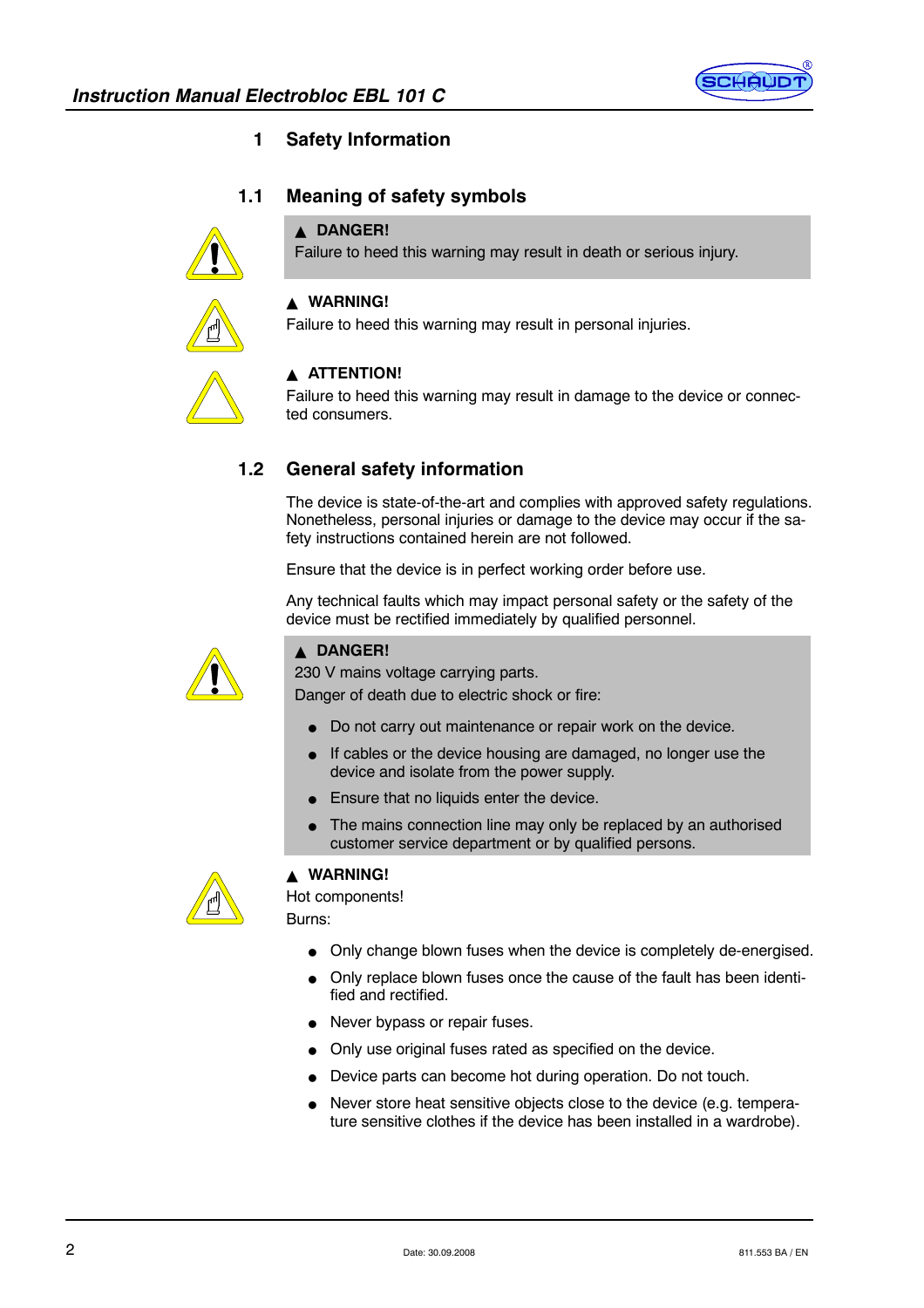

#### **2 Introduction**

This instruction manual contains important information on the safe operation of equipment supplied by Schaudt. Ensure you read and follow the safety instructions provided.

The instruction manual should be kept in the vehicle at all times. Ensure that other users are made aware of the safety regulations.



 $\blacktriangle$  This device is not intended to be used by persons (including children) with limited physical, sensory or mental aptitude or lack of experience and/or knowledge unless they are supervised by a person responsible for their safety or have received instruction from this person as to how the device is used.

Children are to be supervised so as to ensure they do not play with the device.

This device is intended for installation into a vehicle.

# **3 Operation**

The Electrobloc is operated solely from the DT ... control and switch panel connected (apart from battery isolation).

The EBL Electrobloc 101 C does not require daily operation.

Initial settings are only required after the type of battery (lead-acid or leadgel) has been changed or during commissioning or when upgrading with accessories (see section 3.2 and EBL 101 C installation instructions for details).

#### **3.1 Switching system on/off**



**12 V main switch (on DT ... control and**

**switch panel)**

**A ATTENTION!** 

Incorrect Electrobloc settings.

Damage to connected devices. Therefore prior to starting:

- Ensure the leisure battery is connected.
- Ensure that the battery selector switch (Fig. 1, Pos. 1) is set to the correct position for the inserted battery.
- $\bullet$  Ensure that the AES fuse (Fig. 4, Pos. 16) is only inserted if an AES refrigerator is connected to the system. Otherwise, the leisure battery may totally discharge. Damage to the battery is possible.

Disable battery isolation on Electrobloc:

- ▶ Move slide switch (see Fig. 4, Pos. 15) into position "Battery ON"
- $\triangleright$  After disabling the battery cut-off switch or after changing batteries: 12 V main switch on the DT ... control and switch panel must be turned on briefly to start up the consumers.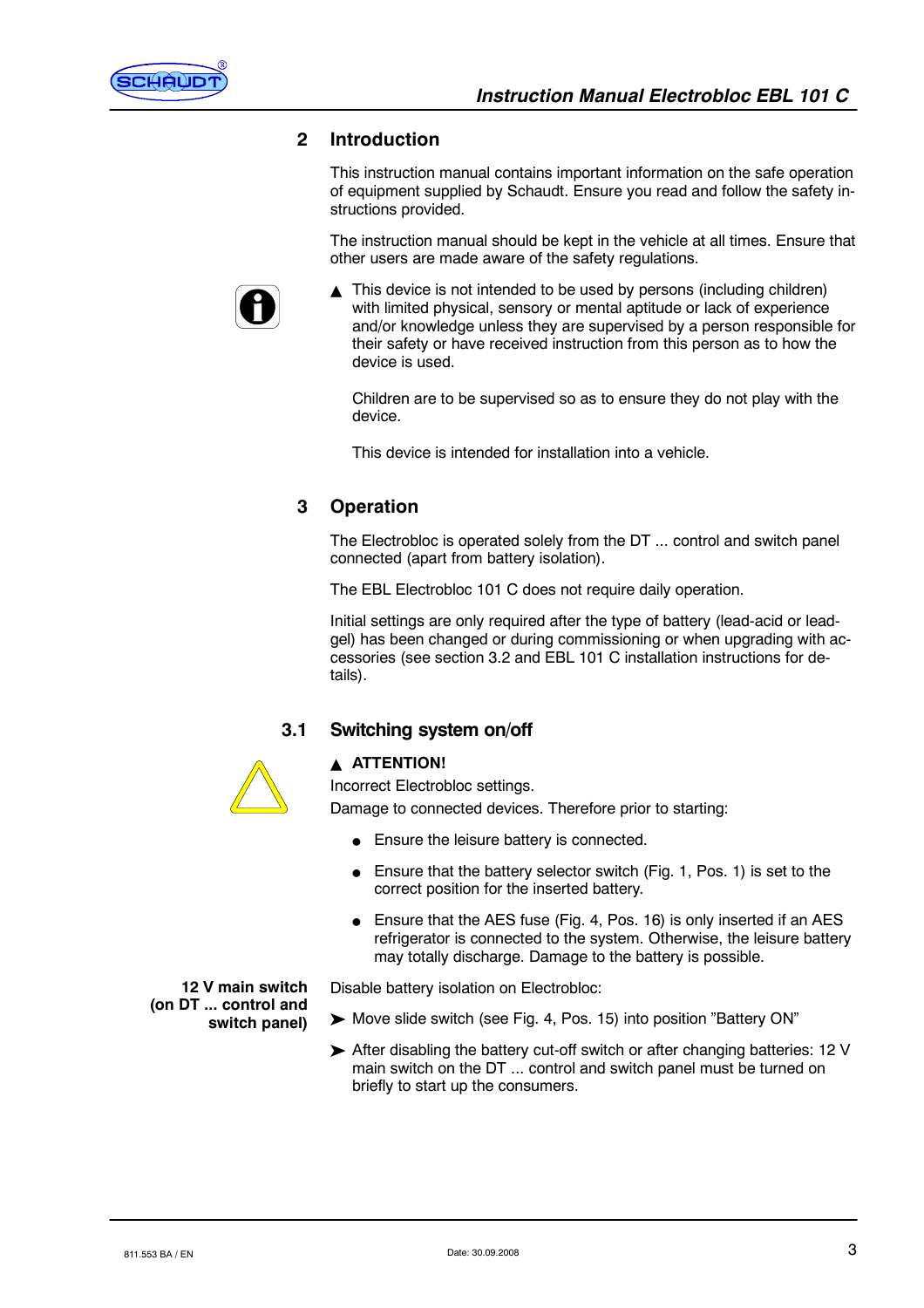

Use the 12 V main switch (see instruction manual of relevant control and switch panel) to switch on/off all the consumers and the control and switch panel.

Exceptions:

- $\bullet$  Heater
- Step
- Frost protection valve
- AES/compressor refrigerator
- $\bullet$  Spare 4

For more information, see the DT ... control and switch panel instruction manual.

**Step switch**

The supply to the step is protected by a self-resetting fuse. This is why the step switch may only be activated briefly.



#### **A ATTENTION!**

Activating the step switch too long results in too high a current.

Self-resetting fuse can activate:

- $\bullet$  Only press the step switch briefly.
- If the self-resetting fuse has triggered, it needs about one minute to reset before the step switch can be pressed again.

# **Operation with solar**



# **A ATTENTION!**

No battery buffer function! Damage to connected devices:

• Do not operate solar regulator without battery connected.

# **3.2 Changing the battery**



#### **A ATTENTION!**

Use of incorrect battery types or incorrectly rated batteries. Damage to the battery or devices connected to the electronic block:

- Batteries should only be changed by qualified personnel.
- Follow the instructions of the battery manufacturer.
- Only connect the electronic block to 12 V power supplies with rechargeable 6-cell lead gel or lead acid batteries. Do not use any unsuitable battery types.



- $\triangle$  Only batteries of the same type and capacity should normally be used, i.e. same as those installed by the manufacturer.
- It is possible to swap lead acid batteries with lead gel batteries. Changing from lead gel batteries to lead acid batteries is not possible without overhead. Contact the vehicle manufacturer for more information.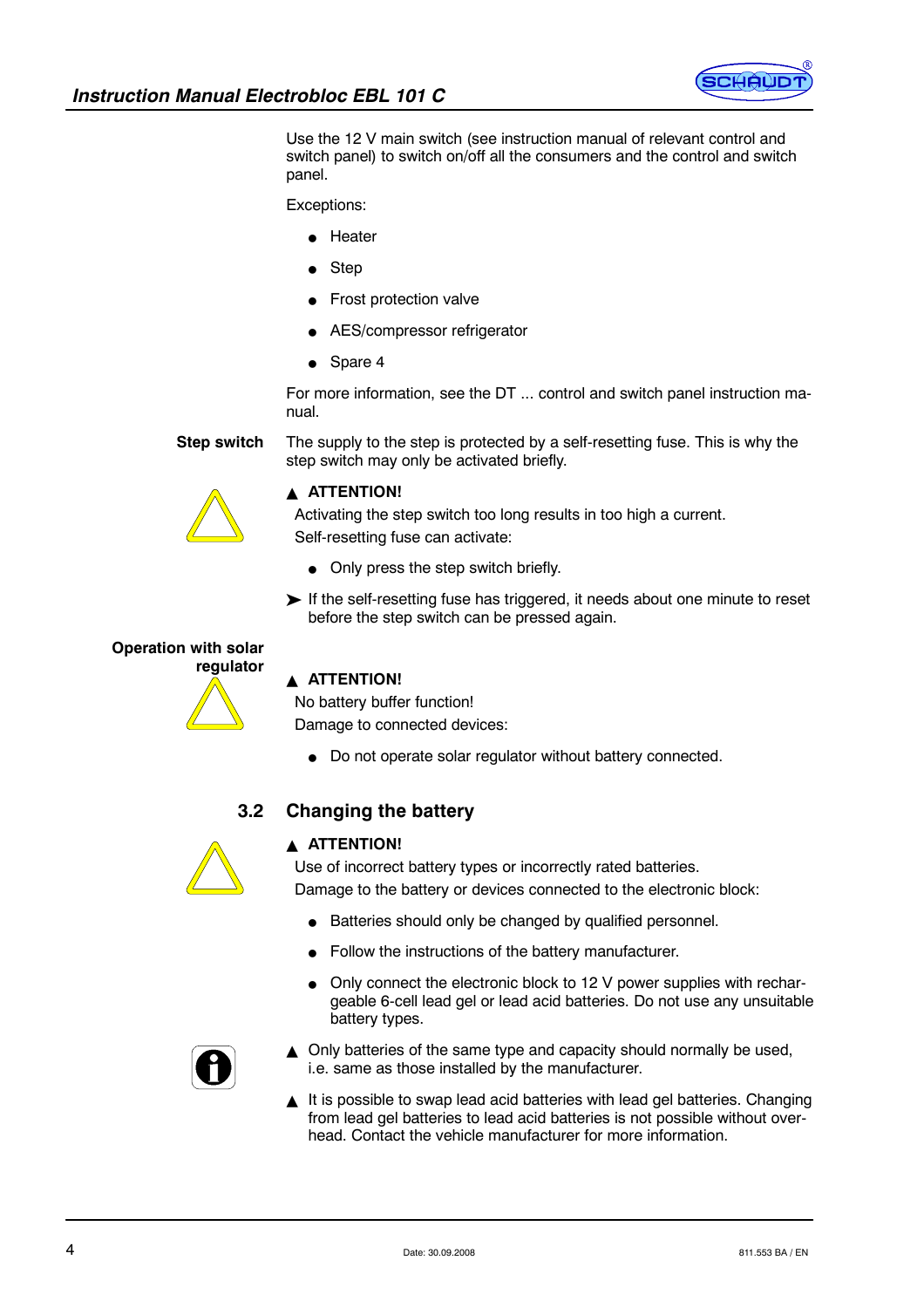

# **Changing the battery**

- $\triangleright$  Disconnect the battery from the Electrobloc by activating the battery isolation on the DT ... control and switch panel (see also section 3.4).
- ▶ Remove "+ solar cell" connector on the solar charge regulator (if available).
- Solate Electrobloc from the mains voltage (230 V AC).
- $\blacktriangleright$  Replace battery.
- $\triangleright$  After changing the battery, recheck which type of battery has been inserted.

#### **A DANGER!**

Incorrect setting of the battery selector switch.

Risk of explosion due to build up of explosive gases:

• Set the battery selector switch to the correct position.



#### **A ATTENTION!**

Incorrect setting of the battery selector switch. Damage to the battery.

- $\bullet$  Set the battery selector switch to the correct position.
- > Disconnect the electronic block from the mains before adjusting the battery selector switch.



Fig. 1 Battery selector switch

- $\triangleright$  Set the battery selector switch (Fig. 1, Pos. 1) to the correct position using a thin object (such as a ballpoint pen):
	- Lead gel battery: Set the battery selector switch to "Lead-gel".
	- Lead acid battery: Set the battery selector switch to "Lead-acid".

#### **Starting up the System**

- > Remove "+ solar cell" connector on the solar charge regulator (if available).
- $\triangleright$  Start up the system as described in section 3.1.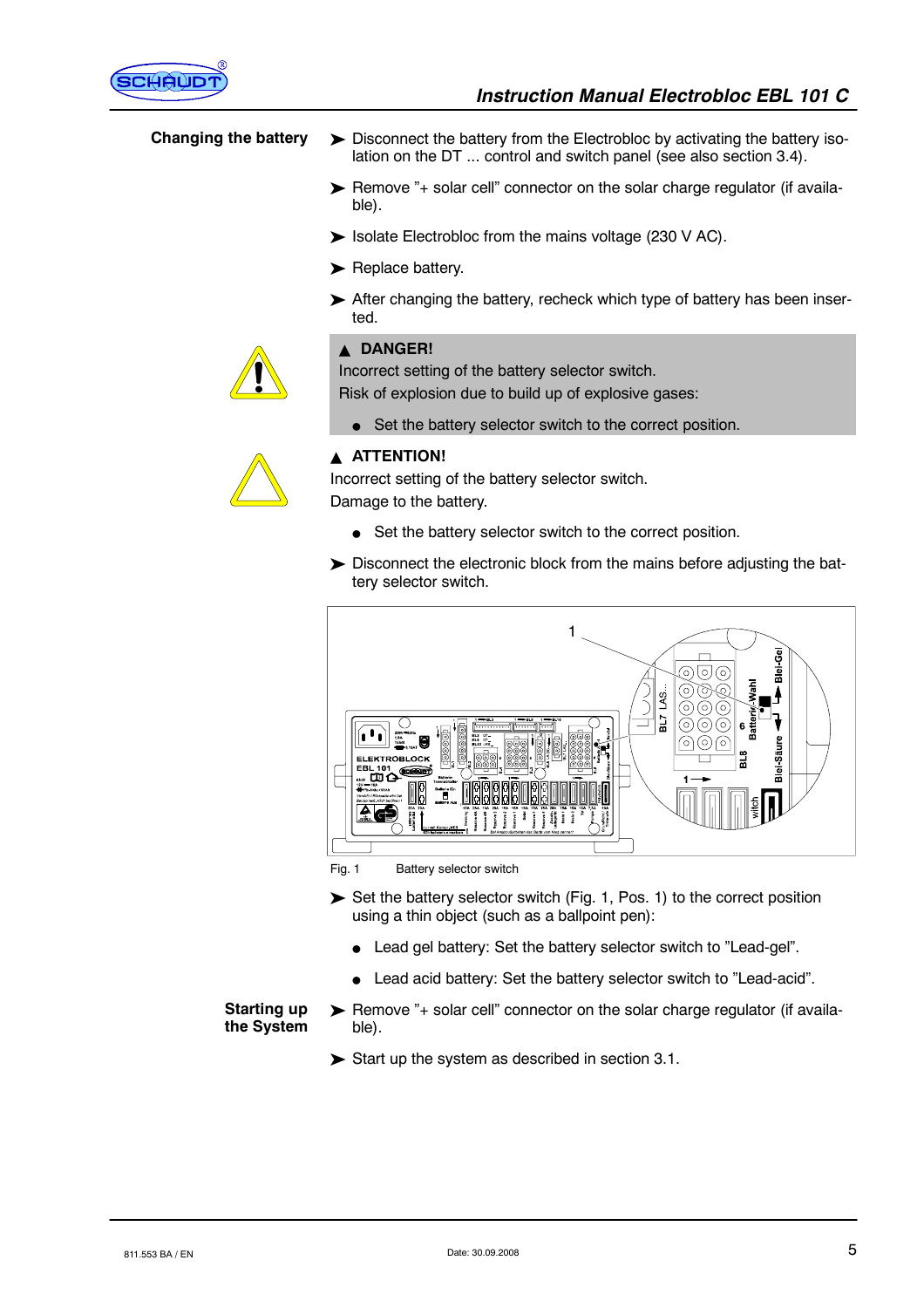

# **3.3 System Faults**

**Flatvehicle fuses**

A fault in the power supply system is usually caused by a blown fuse.

The following functions are protected by a self-resetting fuse: **Self-resetting fuses**

- $\bullet$  Exit step
- Sensor lines to the DT ... control and switch panel

If there is a fault with the step, it must not be operated for a period of 1 minute. This fuse resets automatically during this period.

For faults to the DT ... control and switch panel, the entire system is to be switched off via the battery cut-off and turned on again after about 1 minute.

Please contact our customer service address if you are unable to rectify the fault using the following table.

If this is not possible, e.g. if you are abroad, you can have the electronic bloc repaired at a specialist workshop. Please note that the warranty will become void if incorrect repair work is carried out. Schaudt GmbH shall not accept liability for any damages resulting from such repairs.



▲ The use of an overvoltage protection OVP is recommended.

| Fault                                                                                                                | Possible cause                         | Remedy                                         |
|----------------------------------------------------------------------------------------------------------------------|----------------------------------------|------------------------------------------------|
| Living area battery is not<br>charged during 230 V                                                                   | No mains voltage                       | Switch on the automatic<br>fuse in the vehicle |
| operation (battery voltage<br>constantly below 13.3 V)                                                               |                                        | Have the mains voltage<br>checked              |
|                                                                                                                      | Defective electronic block             | Contact the customer<br>service department     |
| Living area battery is<br>overcharged during 230 V<br>operation (battery voltage<br>constantly above 14.5 V)         | Defective electronic block             | Contact the customer<br>service department     |
| Starter battery is not<br>charged during 230 V                                                                       | No mains voltage                       | Switch on the automatic<br>fuse in the vehicle |
| operation (battery voltage<br>constantly below 13.0 V)                                                               |                                        | Have the mains voltage<br>checked              |
|                                                                                                                      | Defective electronic block             | Contact the customer<br>service department     |
| Living area battery is not                                                                                           | Defective alternator                   | Check the alternator                           |
| charged during mobile<br>operation (battery voltage                                                                  | No voltage on $D+$ input               | Check fuses and wiring                         |
| below 13.0 V)                                                                                                        | Defective electronic block             | Contact the customer<br>service department     |
| The living area battery is<br>overcharged during<br>mobile operation (battery<br>voltage constantly above<br>14.3 V) | Defective alternator                   | Check the alternator                           |
| The refrigerator does not<br>work during mobile                                                                      | No power supply to the<br>refrigerator | Check fuse and wiring                          |
| operation                                                                                                            | Defective electronic block             | Contact the customer<br>service department     |
|                                                                                                                      | Defective refrigerator                 | Check the refrigerator                         |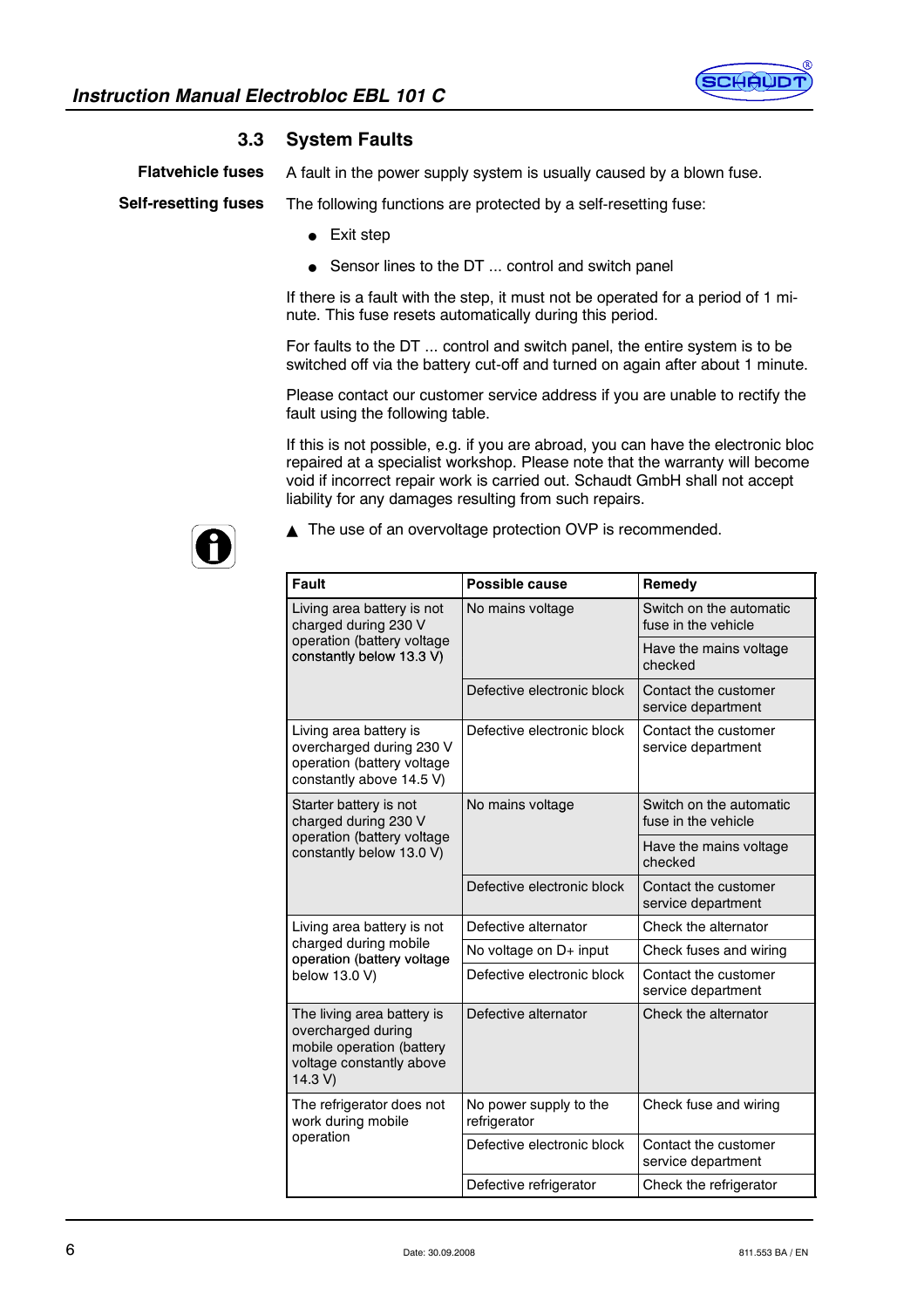

| <b>Fault</b>                                                                  | Possible cause                                                       | Remedy                                                                 |
|-------------------------------------------------------------------------------|----------------------------------------------------------------------|------------------------------------------------------------------------|
| Solar charger does not<br>work (power supply and<br>engine are off)           | Solar panel in (partial)<br>shade or covered (snow or<br>dirt)       | Move solar panel out of<br>shade or clean.                             |
|                                                                               | Solar charge regulator not<br>plugged in                             | Plug in solar charge<br>regulator                                      |
|                                                                               | Defective fuse or wiring                                             | Check fuse and wiring                                                  |
|                                                                               | Solar charge regulator<br>defective                                  | Check solar charge<br>regulator                                        |
| 12 V supply does not work<br>in the living area                               | 12 V main switch for the<br>living area battery is<br>switched off   | 12 V main switch for the<br>living area battery must be<br>switched on |
|                                                                               | Activate battery isolation<br>on the DT  control and<br>switch panel | Activate battery isolation<br>on the DT  control and<br>switch panel   |
|                                                                               | Defective fuse or wiring                                             | Check fuse and wiring                                                  |
|                                                                               | Defective electronic block                                           | Contact the customer<br>service department                             |
| The Flectrobloc cannot be<br>operated from the DT<br>control and switch panel | Defective electronic block                                           | Contact the customer<br>service department                             |



- $\blacktriangle$  If the device becomes too hot due to excessive ambient temperature or lack of ventilation, the charging current is automatically reduced. Nevertheless, always prevent the device from overheating.
- If the automatic shutdown mechanism of the battery monitor is triggered, fully charge the living area battery.

# **3.4 Closing down the System**



# **A** ATTENTION!

Total discharge.

Damage to the living area battery:

• Fully charge the living area battery before and after closing down the system. (Connect a vehicle with an 80 Ah battery and a vehicle with a 160 Ah battery to the mains for at least 12 and 24 hours respectively).



# **A** ATTENTION!

Permitted input voltages exceeded.

Damage to connected consumers:

- Do not operate any connected Schaudt solar charge regulator without battery.
- If the battery is to be changed or removed, first remove "+ solar cell" connector on the solar charge regulator.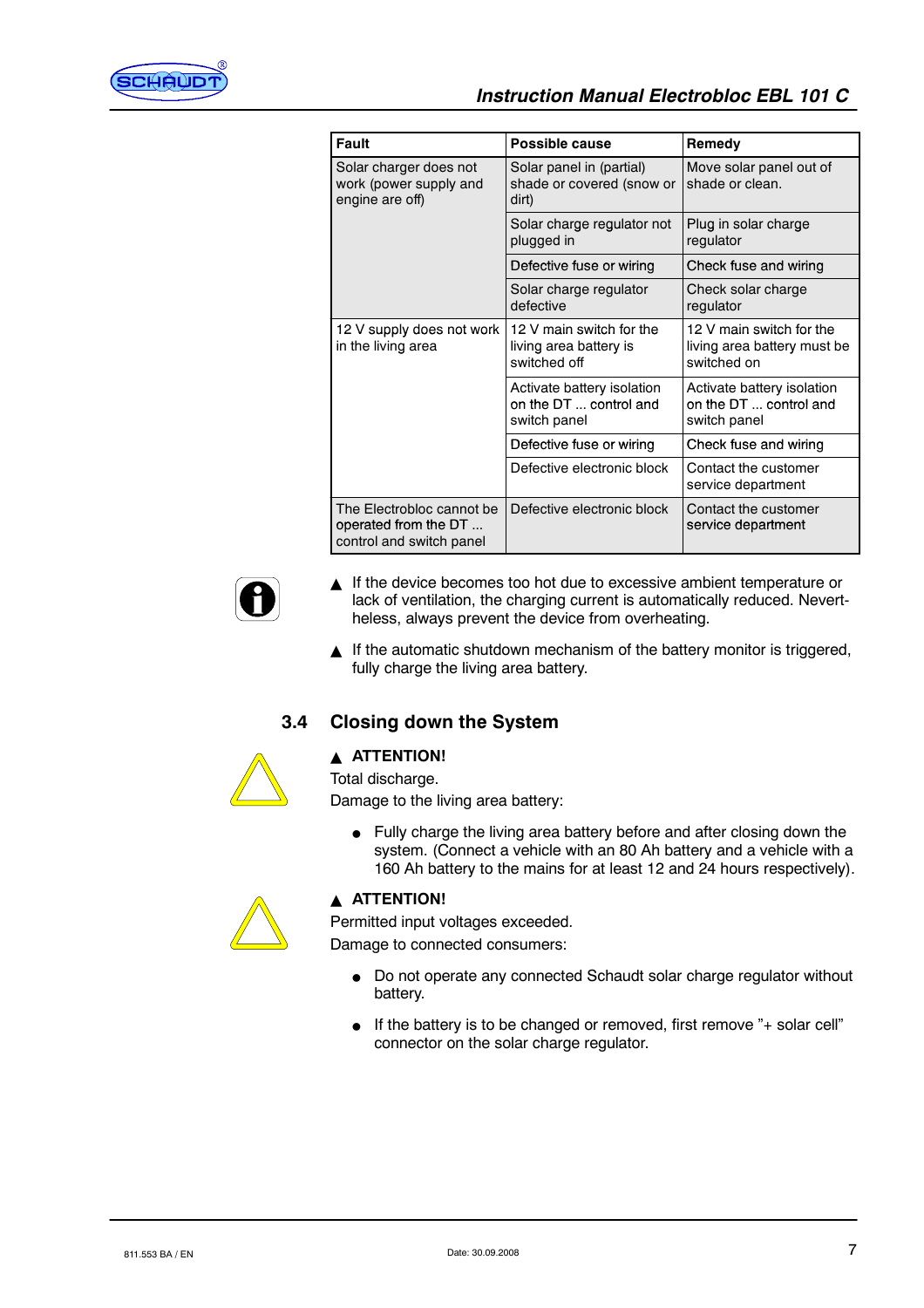

**Shutdown of system up to 6 months**

> **Disconnect the living area battery from the 12 V power supply**

 $\blacktriangleright$  Fully charge the living area battery before closing down the system.

The living area battery is then protected against total discharge. This only applies if the battery is intact. Follow the instructions of the battery manufacturer. The shut down system requires approx. 4 Ah per month.

Disconnect the living area battery from the 12 V power supply if the motorhome is not used for a longer period (during the winter for example). For this, the system has a battery cut-off mechanism that isolates the living area battery from the vehicle. Battery isolation is activated from the DT ... control and switch panel (see DT ... control and switch panel instruction manual).

- $\triangleright$  12 V main switch on the DT ... control and switch panel must be switched off.
- ³ Move battery cut-off switch (sliding switch, see Fig. 4, Pos. 15) to position "Battery OFF".

The battery cut-off switch isolates the following connections from the living area battery:

- $\blacksquare$  12 V consumers
- $\bullet$  Frost protection valve
- $\bullet$  Control and switch panel
- $\triangle$  The living area battery can also be charged using the internal charger module, an auxiliary battery charging unit, the solar charge regulator and the alternator when the battery cut-off switch is switched off.
- $\blacktriangleright$  Fully charge the living area battery before closing down the system.
- $\triangleright$  Remove the "+ solar cell" connector on the solar charge regulator.
- $\blacktriangleright$  Remove the clamps from the battery poles.
- The battery alarm is no longer active.
- $\triangle$  The frost protection valve opens for certain heater systems when the living area battery is isolated from the Electroblock via the battery cut-off. The boiler and water tank empty when the frost protection valve is open. For more information, see the instruction manual of the heater system.

# **4 Application and Functions in Detail**



 $\blacktriangle$  This device is intended solely for installation in a vehicle.

The EBL 101 C is the central energy supply unit for all 12 V consumers in the electrical system on board the motorhome or caravan. It is normally fitted inside a cabinet or a stowage space and can be accessed from the front to change a fuse.



#### **Shutdown period longer than 6 months**

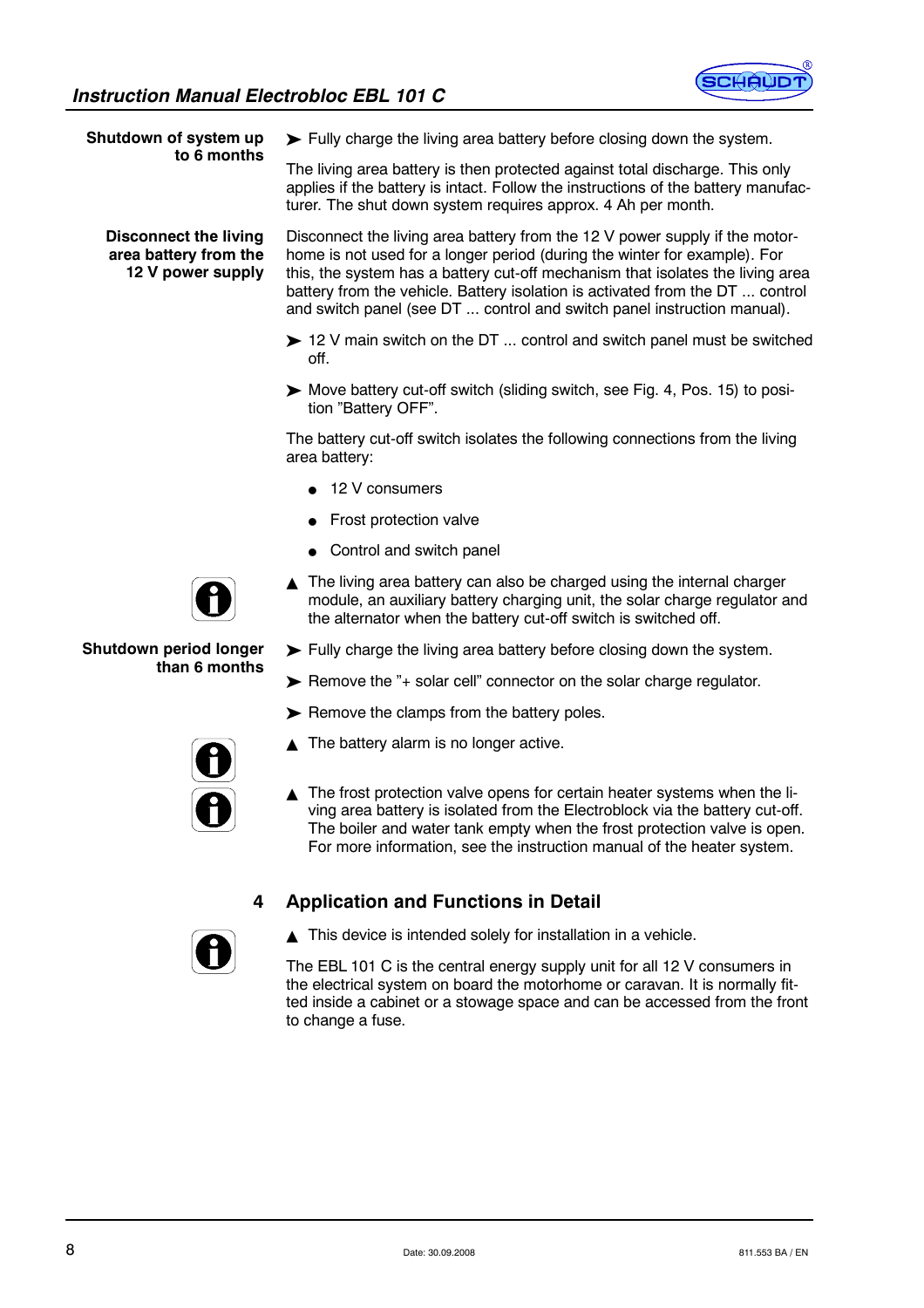



Fig. 2 On-board power supply system

The EBL 101 C Electrobloc contains: **Modules**

- a charge module for charging all connected batteries
- the complete 12 V distribution
- the fuses for the 12 V circuits
- a main switch module
- other control and monitoring functions
- A DT ... control and switch panel must be connected for operation. These devices control the electrical functions in the motorhome's living area as well as the accessories. **System devices**

There are connections for an additional battery charger and a solar charge regulator.

Flat vehicle fuses protect the various circuits. Exceptions here are the step and the frost protection valve.

- $\bullet$  Excess temperature **Protective circuits**
	- Overload
	- $\bullet$  Short circuit
- 230 V AC  $\pm$  10 %, 47 to 63 Hz sinusoidal, protection class I **Mains connection**
- 12 V outputs may be loaded with max. 90% of the rated current of the respective fuse (see also installation instructions or front panel). **Current-carrying capacity**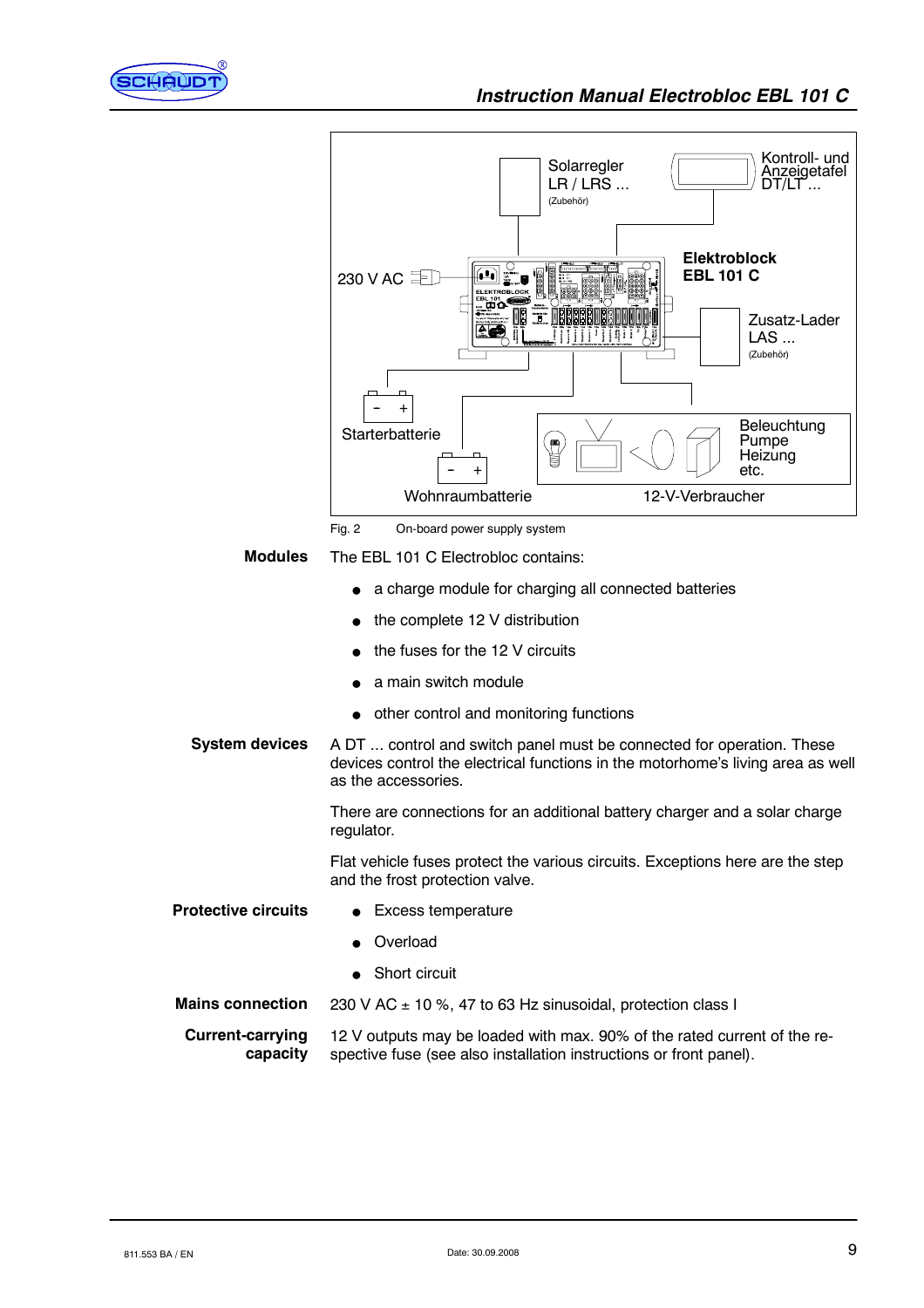

| 4.1                                                 | <b>Battery functions</b>                                                                                                                                                                                                                                                                                                                                                                                              |
|-----------------------------------------------------|-----------------------------------------------------------------------------------------------------------------------------------------------------------------------------------------------------------------------------------------------------------------------------------------------------------------------------------------------------------------------------------------------------------------------|
| <b>Suitable batteries</b>                           | 6-cell lead acid or lead gel batteries, 55 Ah and above                                                                                                                                                                                                                                                                                                                                                               |
| <b>Battery charging</b><br>during mobile operation  | Simultaneous charging of the starter battery and the living area battery via<br>the alternator, parallel connection of the batteries via a cut-off relay                                                                                                                                                                                                                                                              |
| <b>Battery isolation</b>                            | The battery cut-off (at the battery cut-off switch of the Electrobloc, see Fig.<br>4, Pos. 15, see also section 3.4) isolates the following connections from the<br>living area battery:                                                                                                                                                                                                                              |
|                                                     | $\bullet$ all 12 V consumers                                                                                                                                                                                                                                                                                                                                                                                          |
|                                                     | • the frost protection valve                                                                                                                                                                                                                                                                                                                                                                                          |
|                                                     | This prevents slow discharge of the living area battery by the standby cur-<br>rent during shutdown of the vehicle (discharge with approx. 4 Ah in month).                                                                                                                                                                                                                                                            |
|                                                     | The batteries can still be charged using the Electrobloc, the alternator, an<br>auxiliary charging unit or the solar charge regulator, even when the battery<br>cut-off switch is switched off.                                                                                                                                                                                                                       |
| <b>Battery selector switch</b>                      | The switching option provided by the battery selector switch ensures opti-<br>mum charging of the two battery types, lead gel and lead acid.                                                                                                                                                                                                                                                                          |
| <b>Battery monitor with</b><br>automatic disconnect | The battery monitor of the DT  control and switch panel constantly moni-<br>tors the living area battery with dynamic voltage threshold. Lower discharge<br>currents cut off "earlier" than with larger currents. This provides improved to-<br>tal discharge protection. Monitoring is also performed in the switched-off<br>state. A warning message is displayed below 12.0 V (dependent on current<br>drain).     |
|                                                     | If the voltage of the living area battery sinks further, falling below 10.5 V, the<br>battery monitor immediately switches off all 12 V consumers. The control<br>and switch panel also switches itself off. Only the frost protection valve con-<br>tinues to be powered (so it stays closed). Before switch-off, all switch states<br>and the value of the battery capacity are stored and restored after power-on. |
|                                                     | If an overload or an insufficiently charged living area battery causes the vol-<br>tage to fall so low that the automatic disconnector is triggered, any non-es-<br>sential consumers should be switched off.                                                                                                                                                                                                         |
|                                                     | If need be, the 12 V supply can begin operation for a short time. In this case<br>the 12 V main switch on the DT  control and switch panel must be swit-<br>ched on.                                                                                                                                                                                                                                                  |
|                                                     | However, if the battery voltage remains below 11.0 V, the 12 V power supply<br>can not be turned back on.                                                                                                                                                                                                                                                                                                             |
|                                                     | Fully charge the living area battery as soon as possible. For more informa-<br>tion, see the "Battery voltages" description in the associated DT  control<br>and switch panel instruction manual.                                                                                                                                                                                                                     |
|                                                     |                                                                                                                                                                                                                                                                                                                                                                                                                       |

# **4.1 Battery functions**

10 Date: 30.09.2008 Date: 30.09.2008 Date: 30.09.2008 811.553 BA / EN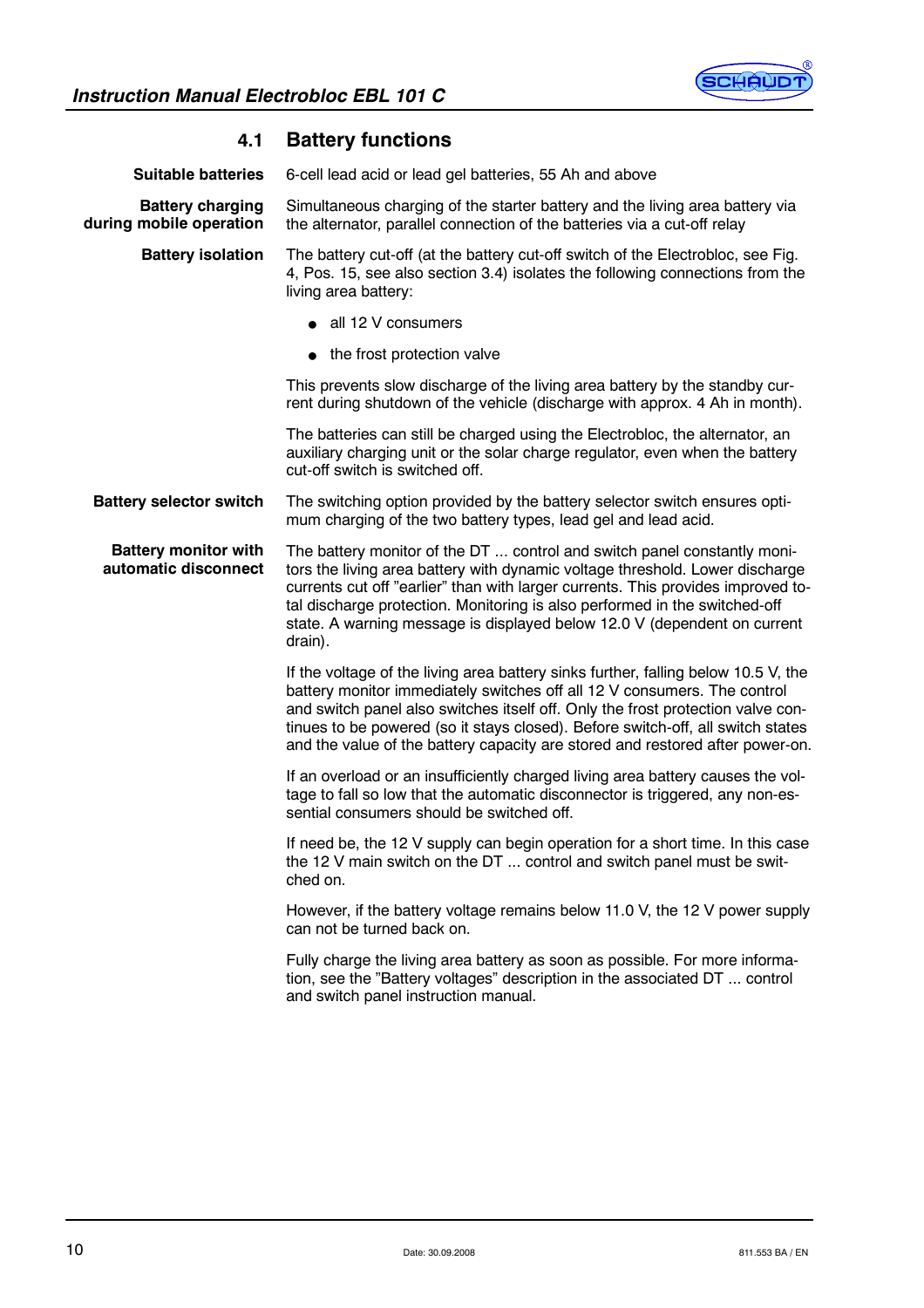

# **4.2 Additional functions**

| <b>Automatic switch</b><br>function for<br><b>AES/compressor</b><br>refrigerator | This relay supplies the AES/compressor refrigerator with power from the<br>starter battery when the vehicle engine is running and the D+ connection is<br>live. An AES/compressor refrigerator is powered by the living area battery<br>when the vehicle engine is not running. |
|----------------------------------------------------------------------------------|---------------------------------------------------------------------------------------------------------------------------------------------------------------------------------------------------------------------------------------------------------------------------------|
| <b>Step fuse</b>                                                                 | The step output is protected by a self-resetting 15 A fuse.                                                                                                                                                                                                                     |
|                                                                                  | If a fault occurs, such as overcurrent, the self-resetting fuse interrupts the<br>relevant circuit.                                                                                                                                                                             |

After rectification of the fault, the fuse automatically resets after approx. 1 minute.

Maximum permitted charge current 14 A, protected with 15 A Depending on the solar charge regulator used, either only the living area battery is charged or the living area battery and the starter battery. **Battery charging with solar charging regulator**

### **4.3 Use as an exchange device**

The EBL 101 C can be used as an exchange device for the EBL 100. The plug-and-socket connections of the old device can all be used.

Some additional functions and plug connections of the EBL 101 C will however remain without a function.

### **5 Maintenance**

The Electrobloc requires no maintenance.

Clean the electronic block with a soft, slightly damp cloth and mild detergent. Never use spirit, thinners or similar substances. Do not allow liquids to enter the electronic block. **Cleaning**

No part of this manual may be reproduced, translated or copied without express written permission.  $\odot$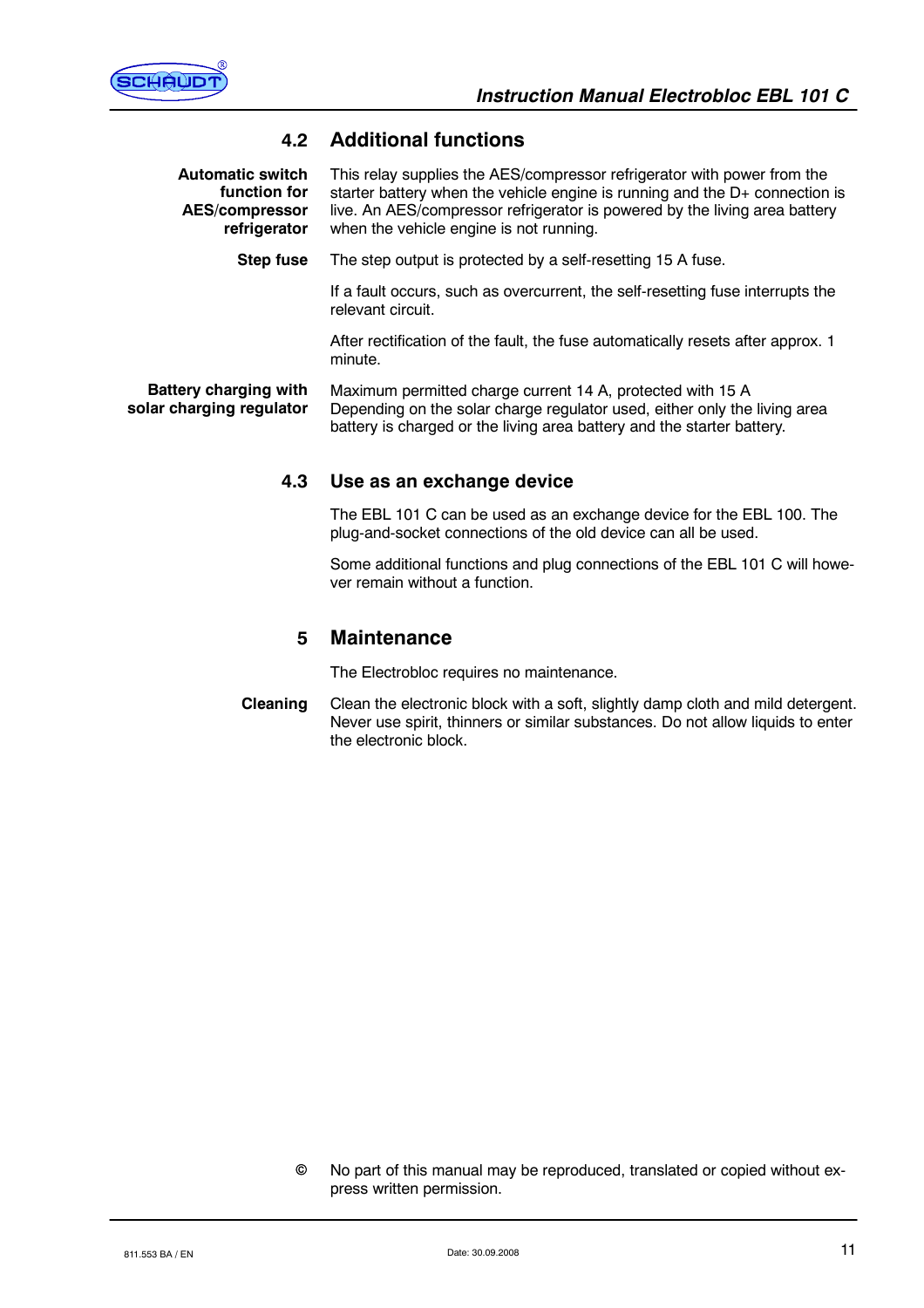

# **Appendix**

# **A EC Declaration of Conformity**

Schaudt GmbH hereby confirms that the EBL 101 C Electrobloc de

- DIRECTIVE 2006/95/EC OF THE EUROPEAN PARLIAMENT AND COUNCIL from 12.12.2006 for the harmonization of the legal provisions of member states in regard to electrical equipment for use within particular voltage limits
- DIRECTIVE 2004/108/EC OF THE EUROPEAN PARLIAMENT AND COUNCIL from 15.12.2004 for the harmonization of the legal provisions of member states in regard to electromagnetic compatibility and for the annulment of directive 89/336/EEC
- Law on the electromagnetic compatibility of equipment from February 26th 2008
- Schaudt GmbH, Elektrotechnik & Apparatebau **Manufacturer**

Daimlerstrasse 5 88677 Markdorf Germany **Address**

#### **B Special fittings/accessories**

Schaudt DT ... switch panel (required for operation) **Switch panel**

Schaudt battery charger LAS ... with max. 18 A charge currency, including suitable connection cable (MNL). **Additional charger**

Schaudt Solar charge regulator, type LR ... (or LRS ... ; required if the solar current is to be displayed) for solar modules with an overall current of 14 A with 3-pin connector and connector cable (LRS ... with 2 connectors) **Solar charge regulator**

# **C Customer service**

Schaudt GmbH, Elektrotechnik & Apparatebau Daimlerstrasse 5 D-88677 Markdorf tel.: +49 7544 9577-16 e-mail: kundendienst@schaudt-gmbh.de Office hours Mon to Thurs 08.00 -- 12.00, 13.00 -- 16.00 Fri 08.00 - 12.00 Returning a defective device: ³ Fill in and enclose the fault report, see Appendix D. **Customer service address Send in the device**

 $\blacktriangleright$  Send it to the addresse (free of charge).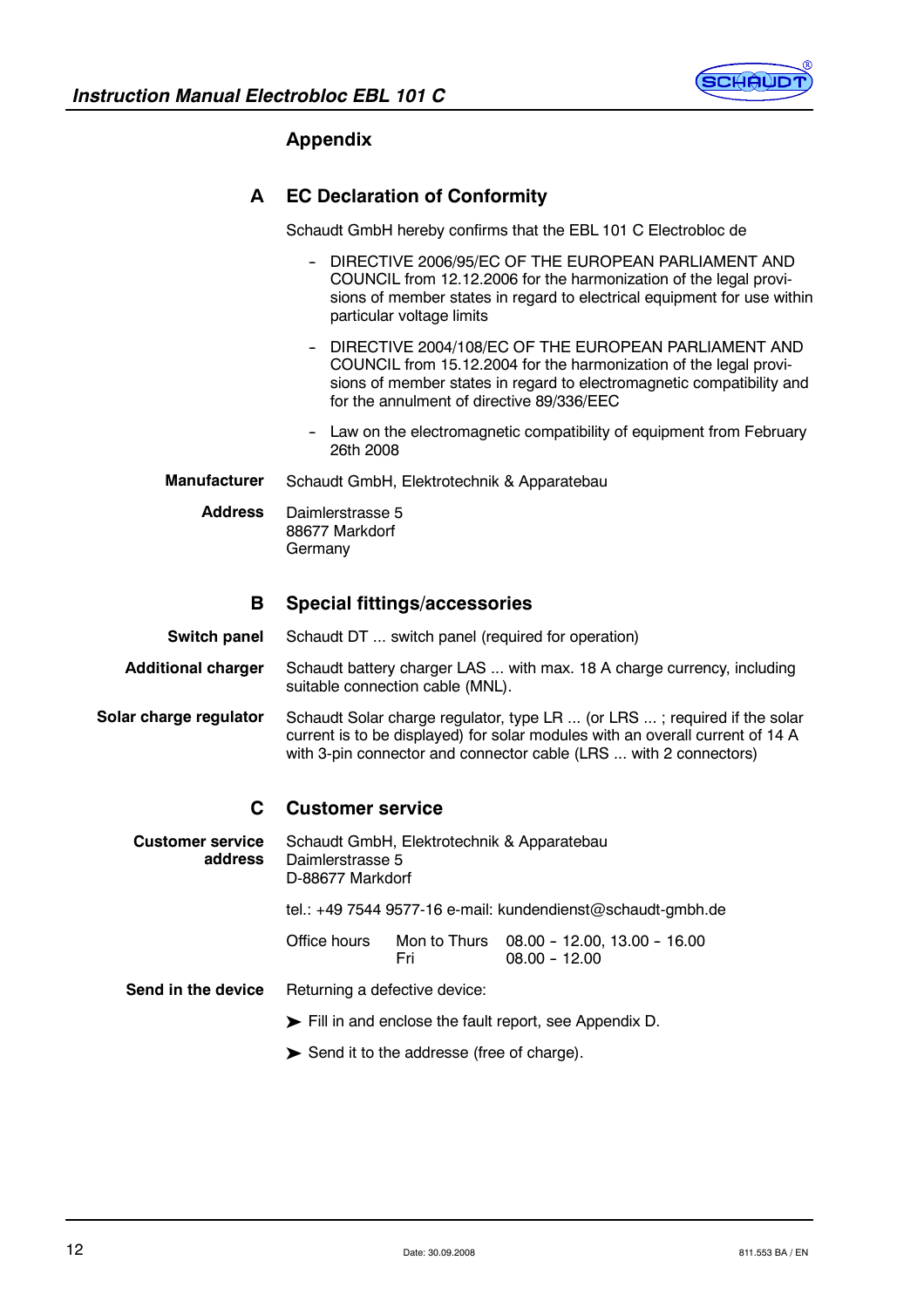

# **D Fault report**

In the event of damage, please return the defective device together with the completed fault report to the manufacturer.

| Device type:<br>Article no.:       |                                                                                                                                              |                                 |
|------------------------------------|----------------------------------------------------------------------------------------------------------------------------------------------|---------------------------------|
| Vehicle:                           | Manufacturer:<br>Model:<br>Own installation?<br>Upgrade?                                                                                     | Yes  <br>No.<br>Yes [<br>] No [ |
|                                    | Following fault has occurred (please tick):                                                                                                  |                                 |
| Persistent fault<br>Other remarks: | Electrical consumers do not work - which?<br>(please specify below)<br>Switching on and off not possible<br>Intermittent fault/loose contact |                                 |
|                                    |                                                                                                                                              |                                 |
|                                    |                                                                                                                                              |                                 |
|                                    |                                                                                                                                              |                                 |
|                                    |                                                                                                                                              |                                 |
|                                    |                                                                                                                                              |                                 |
|                                    |                                                                                                                                              |                                 |

# **E Technical data**

1.9 A

**Mains connection**

230 V AC  $\pm$  10%, 47 to 63 Hz sinusoidal, protection class I

**Current consumption**

**Current-carrying**

**capacity**

**Standby current from living area battery**

Depending on the control and switch panel: approx. 5 - 20 mA, plus consumption of controller electronics of refrigerator

Measurement approx. 10 minutes after disconnection from the mains:

- $\bullet$  not connected to mains
- $\bullet$  12.6 V battery voltage
- Battery isolation not enabled
- Control and switch panel lighting off
- 12 V main switch off

Loading of D+ output of the alternator by the Electrobloc approx. 200 mA without current consumption on D+ point **D+ loading**

12 V outputs **A** maximum of 90% of the nominal current of the relevant fuse may be drawn.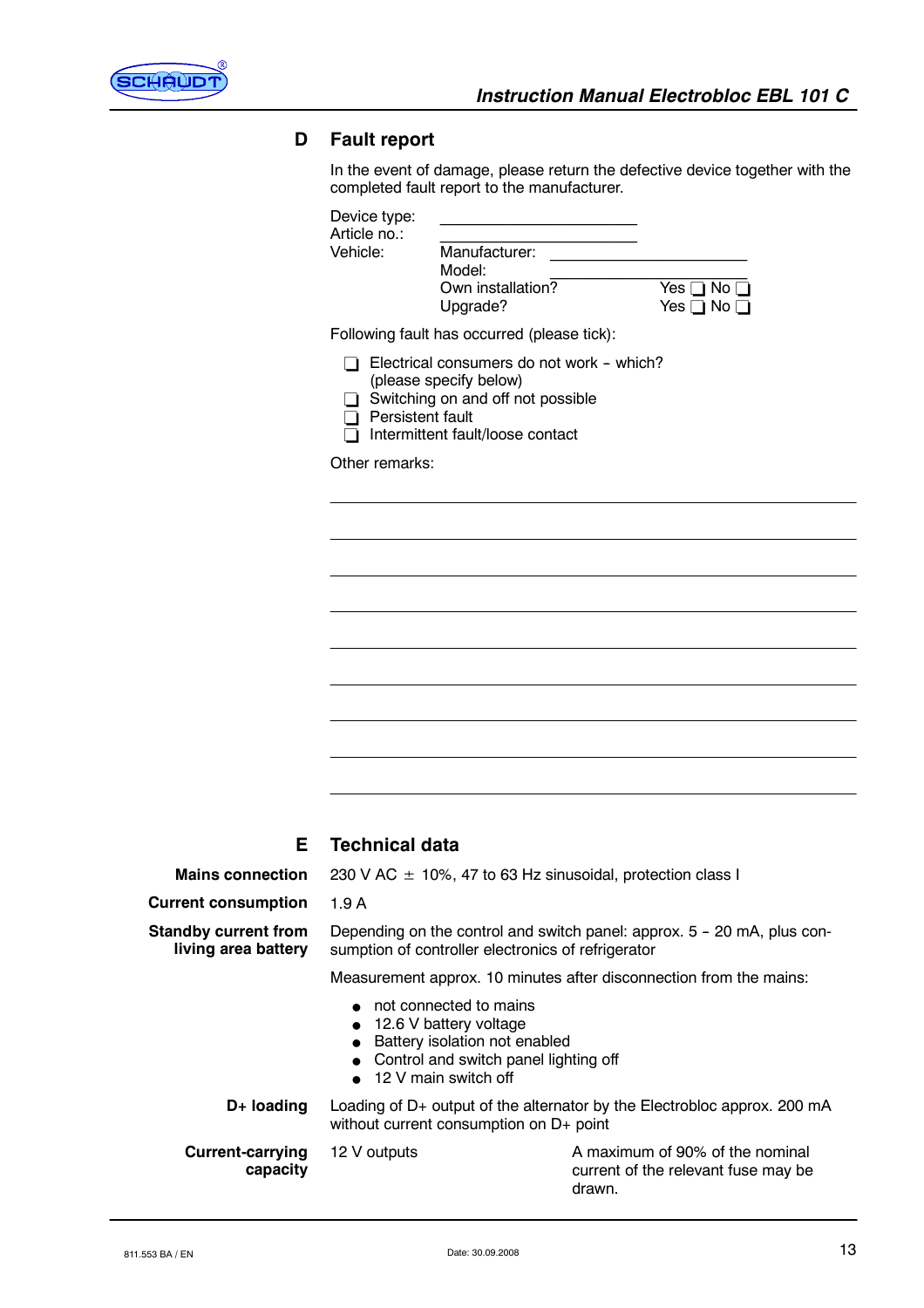

|                                                                          | Frost protection valve output                                                                                                                                                                                                                                                                                                                                                                                                                                                                                                                                                                                                   | max. 0.1 A                                                                                                                                                                                                                                 |
|--------------------------------------------------------------------------|---------------------------------------------------------------------------------------------------------------------------------------------------------------------------------------------------------------------------------------------------------------------------------------------------------------------------------------------------------------------------------------------------------------------------------------------------------------------------------------------------------------------------------------------------------------------------------------------------------------------------------|--------------------------------------------------------------------------------------------------------------------------------------------------------------------------------------------------------------------------------------------|
|                                                                          | $D+$ point                                                                                                                                                                                                                                                                                                                                                                                                                                                                                                                                                                                                                      | max 1 A                                                                                                                                                                                                                                    |
| <b>Battery charging, living</b><br>area battery with mains<br>connection | Characteristic charging curve<br>Final charging voltage<br>Charge current                                                                                                                                                                                                                                                                                                                                                                                                                                                                                                                                                       | <b>IUoU</b><br>14.3 V<br>18 A in the entire mains voltage range,<br>electronically limited, minus the<br>charge current into the vehicle battery                                                                                           |
|                                                                          | Voltage for float charge                                                                                                                                                                                                                                                                                                                                                                                                                                                                                                                                                                                                        | 13.8 V with automatic switchover                                                                                                                                                                                                           |
|                                                                          | New charge cycle,<br>Switchover to main charging                                                                                                                                                                                                                                                                                                                                                                                                                                                                                                                                                                                | with battery voltage below 13.8 V<br>with a few seconds delay                                                                                                                                                                              |
|                                                                          | Solar<br>charging<br>Main charge<br>Full charge<br>Uo<br>14,3                                                                                                                                                                                                                                                                                                                                                                                                                                                                                                                                                                   | Float charge<br>U                                                                                                                                                                                                                          |
|                                                                          | 13,8<br>1 h with lead acid<br>8 h with lead gel                                                                                                                                                                                                                                                                                                                                                                                                                                                                                                                                                                                 |                                                                                                                                                                                                                                            |
|                                                                          |                                                                                                                                                                                                                                                                                                                                                                                                                                                                                                                                                                                                                                 | $T$ ime                                                                                                                                                                                                                                    |
|                                                                          | Fig. 3<br>Example of the charging voltage curve on the EBL 101 C Electrobloc<br>$\mathbf{I}$<br>Main charge with maximum 18 A charging current, electronically limi-<br>ted, up to final charging voltage. Start of charge also for totally dischar-<br>ged batteries.<br>Automatic changeover to full charge with constant 14.3 V. The duration<br>Uo.<br>of the fully charge phase depends on the type of battery and can be<br>adjusted at the device:<br>U<br>Automatic changeover to trickle charge with constant 13.8 V. In the<br>trickle charge phase, the voltage at the output of the charging module<br>is constant. |                                                                                                                                                                                                                                            |
|                                                                          |                                                                                                                                                                                                                                                                                                                                                                                                                                                                                                                                                                                                                                 |                                                                                                                                                                                                                                            |
|                                                                          |                                                                                                                                                                                                                                                                                                                                                                                                                                                                                                                                                                                                                                 |                                                                                                                                                                                                                                            |
|                                                                          | also be operated without living area battery.                                                                                                                                                                                                                                                                                                                                                                                                                                                                                                                                                                                   | Start of a new charging cycle by switching over to main charge, if the battery<br>voltage falls below 13.8 V for more than 5 seconds when loaded. Start of<br>charge also for totally discharged batteries. The internal charge module can |
| <b>Battery charging, starter</b><br>battery with mains<br>connection     | For mains operation, the starter battery is also charged (with maximum<br>charge current of 6 A).                                                                                                                                                                                                                                                                                                                                                                                                                                                                                                                               |                                                                                                                                                                                                                                            |
| <b>Battery charging via</b><br>solar charge regulator                    | Maximum permitted charge current 14 A, protected with 15 A;<br>Depending on the solar charge regulator used, either only the living area<br>battery is charged or the living area battery and the starter battery.                                                                                                                                                                                                                                                                                                                                                                                                              |                                                                                                                                                                                                                                            |
| <b>Battery charging</b><br>during mobile operation                       | Simultaneous loading of living area battery by alternator<br>Batteries connected in parallel via a cut-off relay                                                                                                                                                                                                                                                                                                                                                                                                                                                                                                                |                                                                                                                                                                                                                                            |
| <b>Battery monitor</b>                                                   | Switch-off voltage:                                                                                                                                                                                                                                                                                                                                                                                                                                                                                                                                                                                                             | dynamic,<br>controlled by control and switch panel                                                                                                                                                                                         |
|                                                                          | Minimum battery voltage for<br>Switch-on via the<br>12 V main switch on the<br>control and switch panel:                                                                                                                                                                                                                                                                                                                                                                                                                                                                                                                        | approx. 11.0 V                                                                                                                                                                                                                             |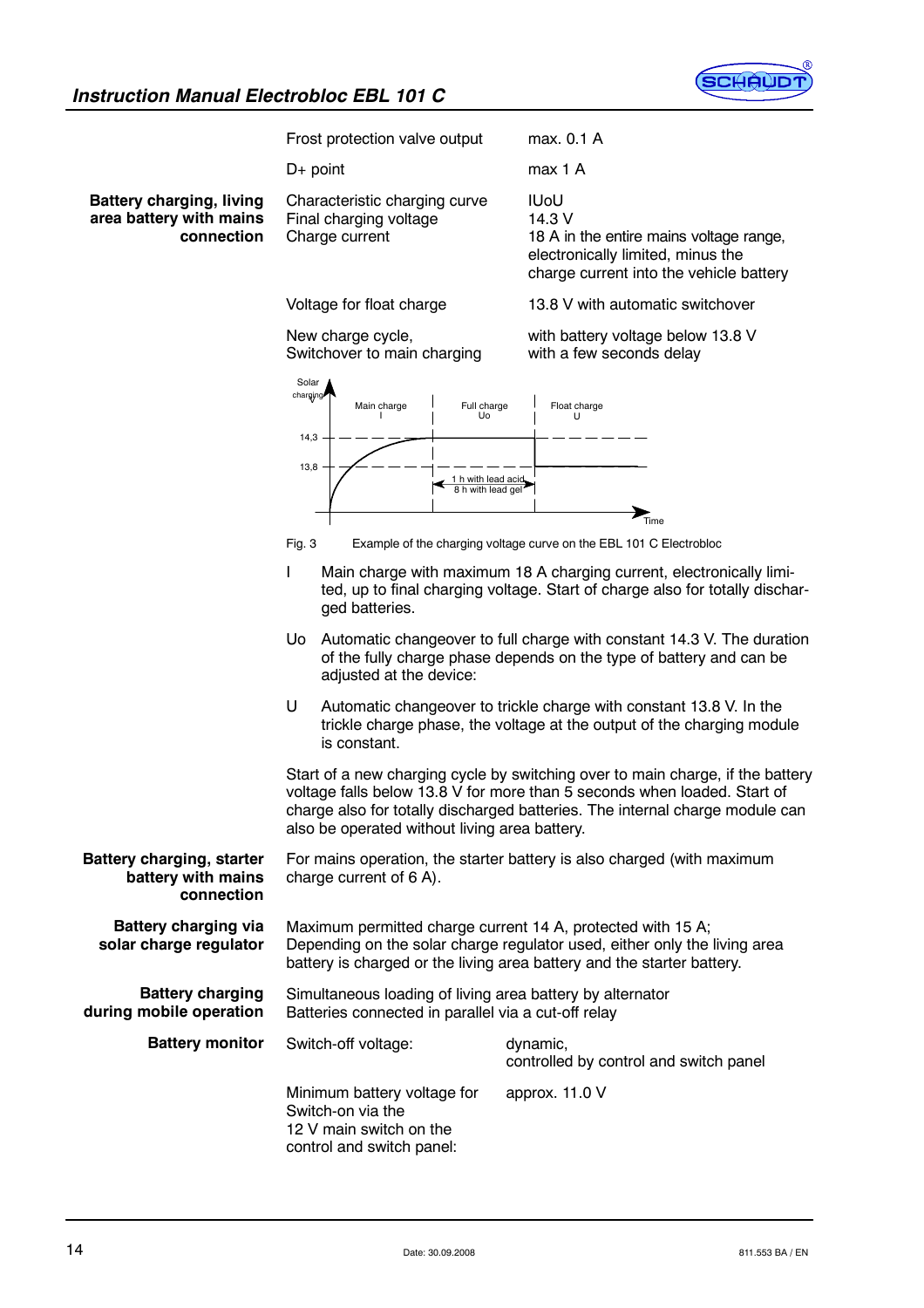

# **F Design**



Fig. 4 Design of the EBL 101 C Electrobloc (front)

- 1 Mains connector
- 2 Connection block, refrigerator supply<br>3 Connector block, refrigerator supply I
- Connector block, refrigerator supply D+, Battery sensor/control lines
- 4 Connector block, heating, floor light, step<br>5 Connector, DT ... control and switch pane
- 5 Connector, DT ... control and switch panel
- 6 Connector, DT ... control and switch panel
- 7 Connection block, solar regulator (measurement signal)
- 8 Connection block, reserve
- 9 Connection block, solar regulator (supply)
- 10 Connection block, additional charger
- 11 Connection block TV, pump, consumers
- 12 Selector switch acid/gel battery
- 13 Self resetting step fuse (internal)
- 14 Flat vehicle fuses, consumers
- 15 Battery cut-off switch<br>16 AES refrigerator fuse
- AES refrigerator fuse
- 17 Flat vehicle fuse, internal charger module
- 18 Housing
- 19 Assembly flaps



Fig. 5 Design of the EBL 101 C Electrobloc (rear)

1 Connection, living area battery<br>2 Connection, earth

Connection, earth

3 Connection, starter battery